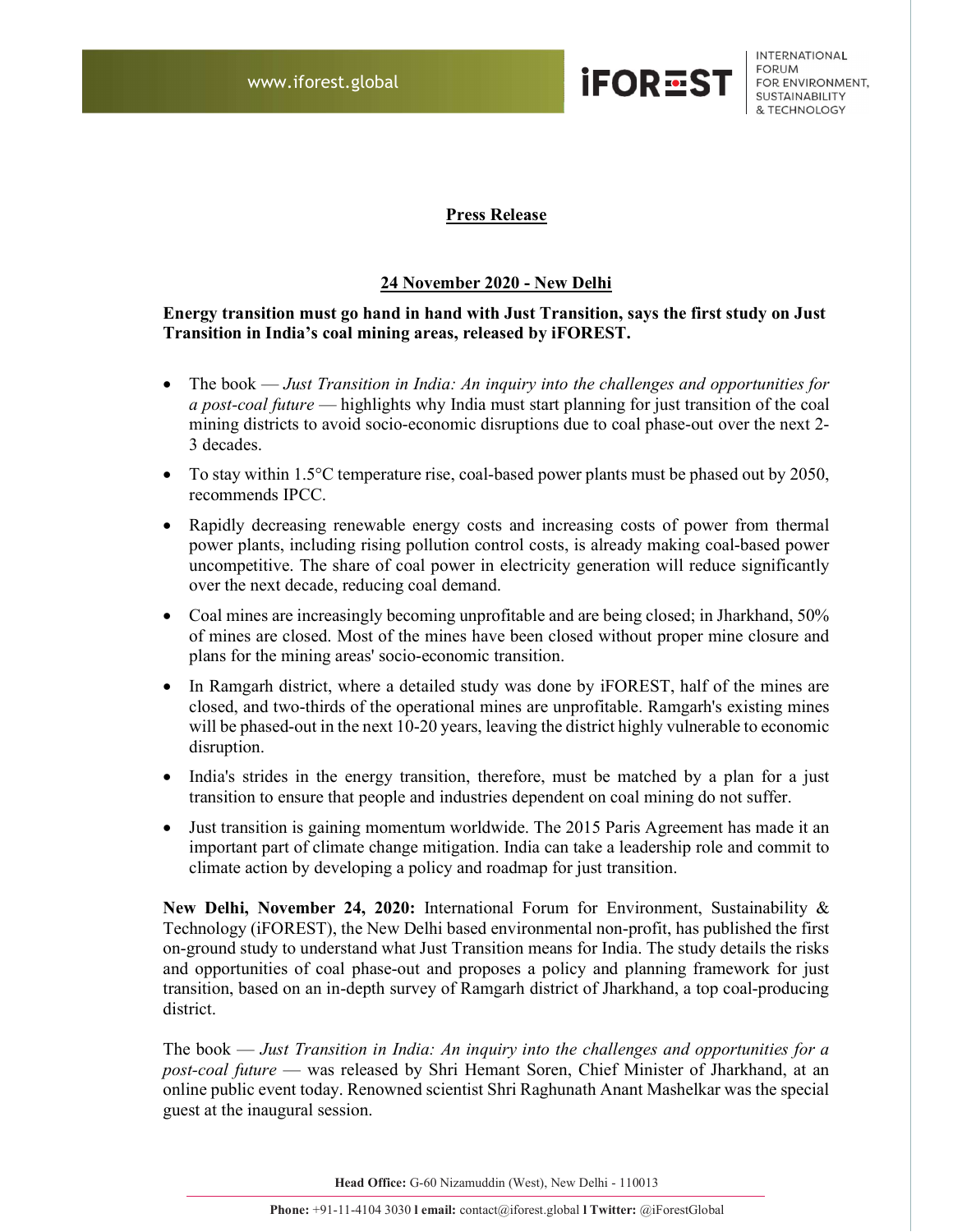Speaking at the occasion of the book launch, Shri Hemant Soren, Chief Minister of Jharkhand, said, "We are mindful that coal will reduce over time, and therefore we have to plan for a postcoal future. As Jharkhand is rich in other natural resources, we are diversifying our economy and promoting tourism, forestry, agro-based industries, and the service sectors. Just Transition is a good planning framework for the state government to consider. I want to congratulate iFOREST for bringing out such an important report".

Speaking at the event, Chandra Bhushan, iFOREST President & CEO, said that "Just Transition is an imperative for India as we have only 20-30 years to phase-out coal-based power to avoid catastrophic impacts of climate change. This is a very short time to transform coal mining areas and coal-dependent industries. If we do not start planning for a post-coal future now, our coaldependent regions will face major economic and social disruptions in the coming years."

Just Transition was included in the Paris Climate Agreement in 2015 to ensure that the workers and the local communities dependent on fossil fuels like coal do not suffer due to the phase-out of coal to meet the climate change goals. Therefore, the basic idea of just transition is to ensure decent work opportunities and social support systems for the people whose livelihood is likely to be affected by the energy transition.

India has so far not engaged nationally or internationally on coal phase-out and just transition because of the country's high dependence on coal for energy security and industrial growth. But coal is rapidly losing its cost advantage to renewables, and the supply of affordable 24x7 electricity from solar and wind with battery storage is becoming a reality. In such a situation, coal consumption in the country is projected to peak by 2030 and then start reducing. This will have a significant bearing on coal mining areas as coal mines will shut down, reducing jobs and income.

But coal mines are already being shut down in an unplanned fashion due to various factors, including unprofitability. As the iFOREST study points out, in Jharkhand, 50% of mines are closed, and half of the operational mines are unprofitable. Most of the mines have been closed without proper mine closure and plans for the mining areas' socio-economic transition. The situation in Ramgarh district, which the book captures in detail, illustrates why just transition is not a consideration for the future; instead, it is a challenge of the present.

Ramgarh is one of Jharkhand's top coal-producing districts, but its mining activities are shrinking, shows the study. About 50% of mines are closed, and two-thirds of the operational mines are unprofitable. Besides, Ramgarh is an aspirational district with poor socio-economic indicators. "The situation becomes alarming when we look at the economic dependence of the district on coal. Coal mining and coal-dependent industries contribute about 40% of the district's GDP. Moreover, one-fourth of the households depend directly on the coal industry for income, most of them being informal workers. Without planning for a Just Transition, the district is already suffering and will suffer immensely in the coming years," said Shruti Agarwal, Programme Associate, iFOREST.

The book has also reviewed coal phase-out plans and initiatives of different countries and finds that a well-formulated just transition policy will go a long way in addressing many of the environmental and socio-economic challenges facing the coal mining regions.

Head Office: G-60 Nizamuddin (West), New Delhi - 110013